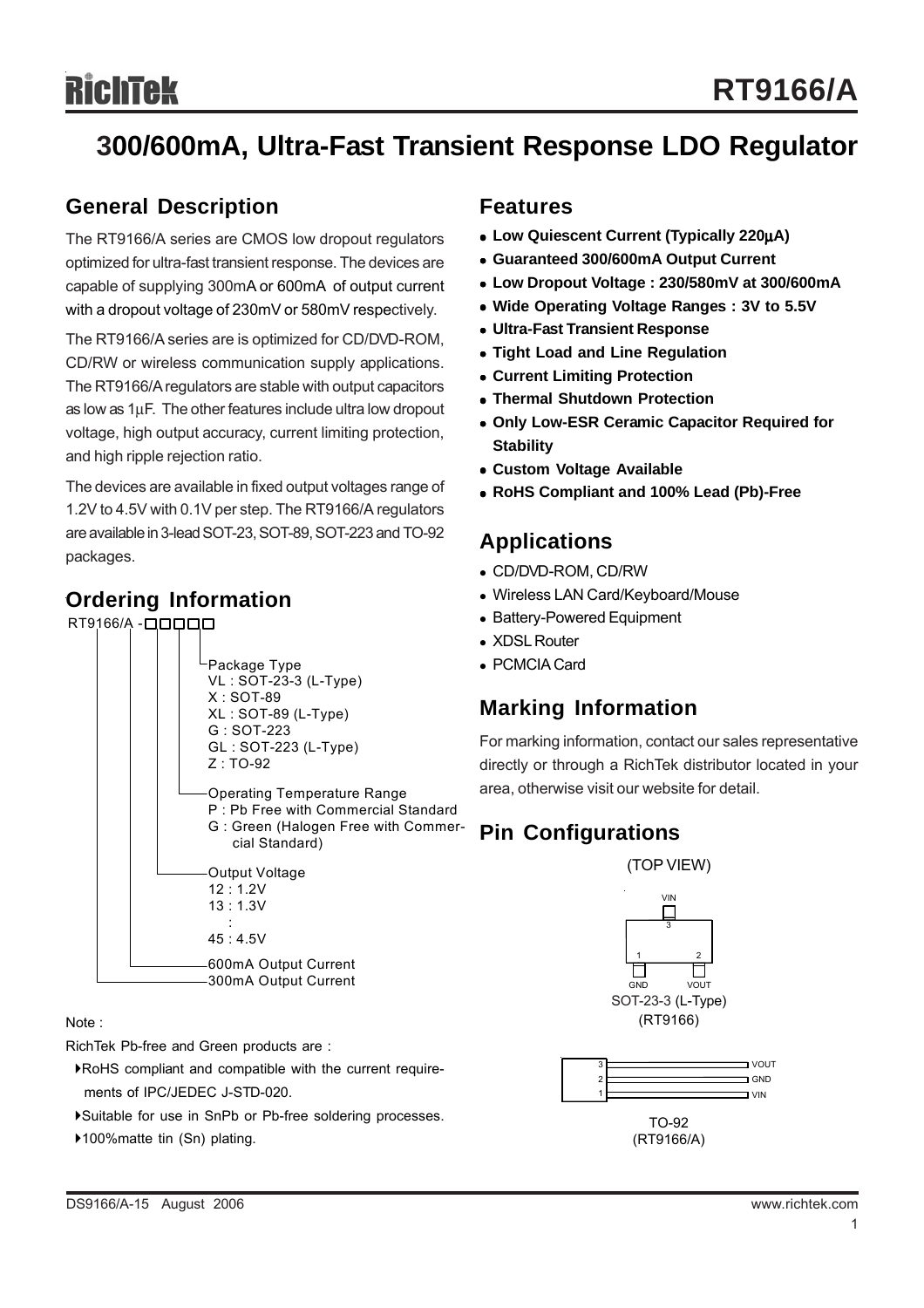## **RT9166/A**



## **Typical Application Circuit**



**Note: To prevent oscillation, a 1**μ**F minimum X7R or X5R dielectric is strongly recommended if ceramics are used as input/output capacitors. When using the Y5V dielectric, the minimum value of the input/output capacitance that can be used for stable over full operating temperature range is 3.3**μ**F. (see Application Information Section for further details)**

### **Functional Pin Description**

| <b>Pin Name</b> | <b>Pin Function</b>     |
|-----------------|-------------------------|
| VIN             | Supply Input            |
| VOUT            | <b>Regulator Output</b> |
| GND             | <b>Common Ground</b>    |

## **Function Block Diagram**

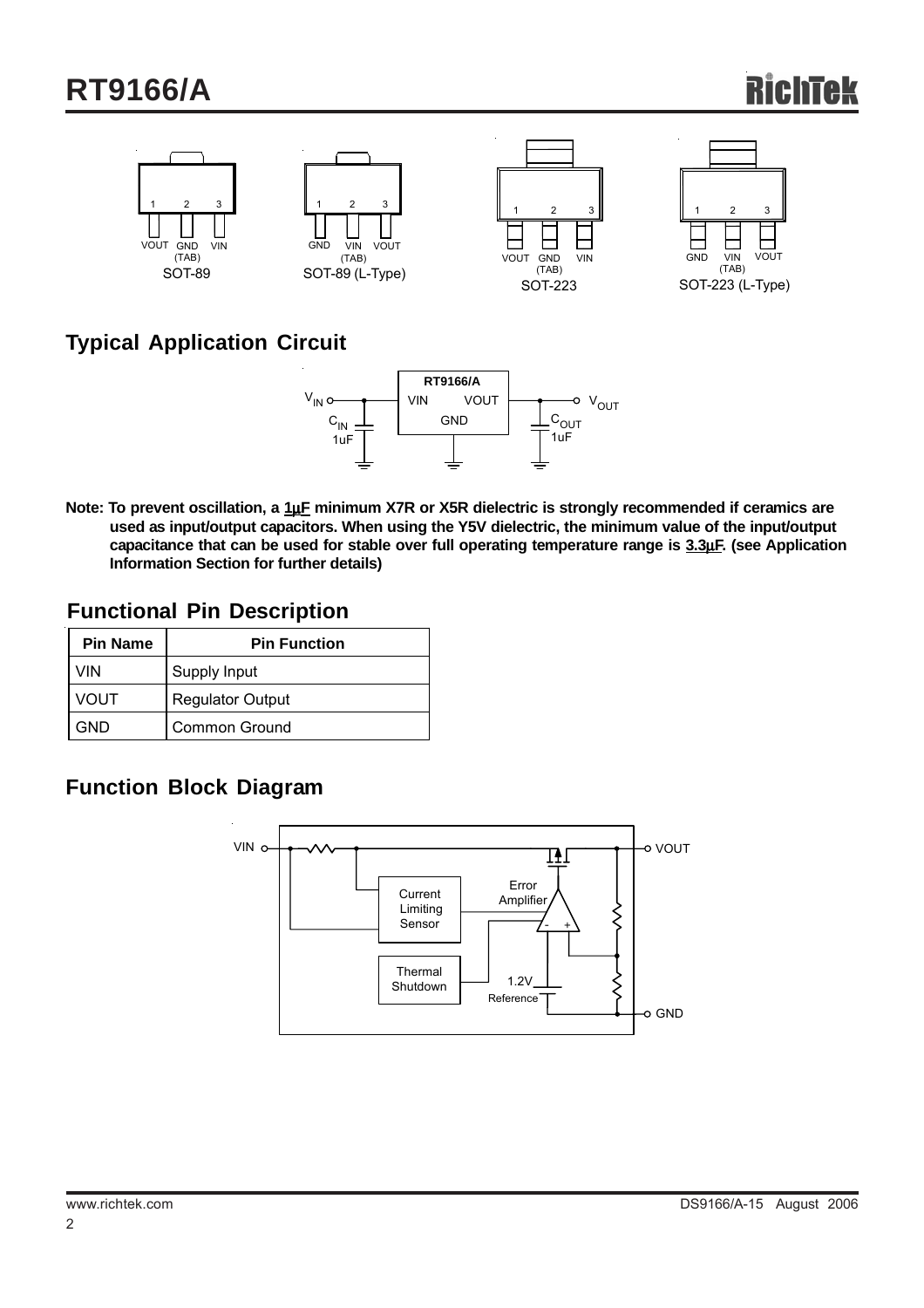## **Absolute Maximum Ratings** (Note 1)

| • Power Dissipation, $P_D @ T_A = 25^{\circ}C$ |  |
|------------------------------------------------|--|
|                                                |  |
|                                                |  |
|                                                |  |
| • Package Thermal Resistance (Note 4)          |  |
|                                                |  |
|                                                |  |
|                                                |  |
|                                                |  |
|                                                |  |
|                                                |  |
|                                                |  |
|                                                |  |
| • ESD Susceptibility (Note 2)                  |  |
|                                                |  |
|                                                |  |
|                                                |  |

## **Recommended Operating Conditions** (Note 3)

## **Electrical Characteristics**

(V<sub>IN</sub> = V<sub>OUT</sub> + 1V or V<sub>IN</sub> = 2.8V whichever is greater, C<sub>IN</sub> = 1<sub>H</sub>F, C<sub>OUT</sub> = 1<sub>H</sub>F, T<sub>A</sub> = 25°C, unless otherwise specified)

| <b>Parameter</b>                     |                | Symbol                   | <b>Test Conditions</b>                        | Min  | <b>Typ</b>                            | <b>Max</b>                            | <b>Units</b> |  |
|--------------------------------------|----------------|--------------------------|-----------------------------------------------|------|---------------------------------------|---------------------------------------|--------------|--|
| <b>Output Voltage Accuracy</b>       |                | $\Delta V_{\text{OUT}}$  | $I_{\text{OUT}} = 1 \text{mA}$                | $-1$ | --                                    | $+3$                                  | $\%$         |  |
| <b>Current Limit</b>                 | RT9166         |                          | $R_{LOAD}$ = 1 $\Omega$                       | 300  | $\hspace{0.05cm}$ – $\hspace{0.05cm}$ |                                       | mA           |  |
|                                      | <b>RT9166A</b> | $I_{LIM}$                |                                               | 600  | $\hspace{0.05cm}$ – $\hspace{0.05cm}$ | --                                    |              |  |
| <b>Quiescent Current</b><br>(Note 6) |                | $I_{\mathsf{Q}}$         | $I_{\text{OUT}} = 0 \text{mA}$                | --   | 220                                   | 300                                   | μA           |  |
| Dropout Voltage                      | RT9166         |                          | $I_{OUT} = 300mA$                             | $-$  | 230                                   | $\hspace{0.05cm}$ – $\hspace{0.05cm}$ |              |  |
| (Note 7)                             | <b>RT9166A</b> | V <sub>DROP</sub>        | $I_{OUT} = 600mA$                             | --   | 580                                   | --                                    | mV           |  |
| Line Regulation                      |                | $\Delta V_{\text{LINE}}$ | $V_{IN}$ = (V <sub>OUT</sub> + 0.3V) to 5.5V, |      | 0.2                                   | $\hspace{0.05cm}$ – $\hspace{0.05cm}$ | % / V        |  |
|                                      |                |                          | $I_{OUT} = 1mA$                               | --   |                                       |                                       |              |  |
| Load Regulation                      | RT9166         |                          | 1mA < $I_{OUT}$ < 300mA                       |      | 15                                    | 35                                    |              |  |
| (Note 5)                             | <b>RT9166A</b> | $\Delta V_{\text{LOAD}}$ | 1mA < $I_{OUT}$ < 600mA                       | --   | 30                                    | 55                                    | mV           |  |
| Power Supply Rejection Rate          |                | <b>PSRR</b>              | $f = 1$ kHz, $C_{OUT} = 1 \mu F$              | --   | $-55$                                 | $-$                                   | dB           |  |
| <b>Thermal Shutdown Temperature</b>  |                | $T_{SD}$                 |                                               | --   | 170                                   | $\hspace{0.05cm}$ – $\hspace{0.05cm}$ | $^{\circ}C$  |  |
| <b>Thermal Shutdown Hysteresis</b>   |                | $\Delta T_{SD}$          |                                               |      | 40                                    |                                       | $\circ$ C    |  |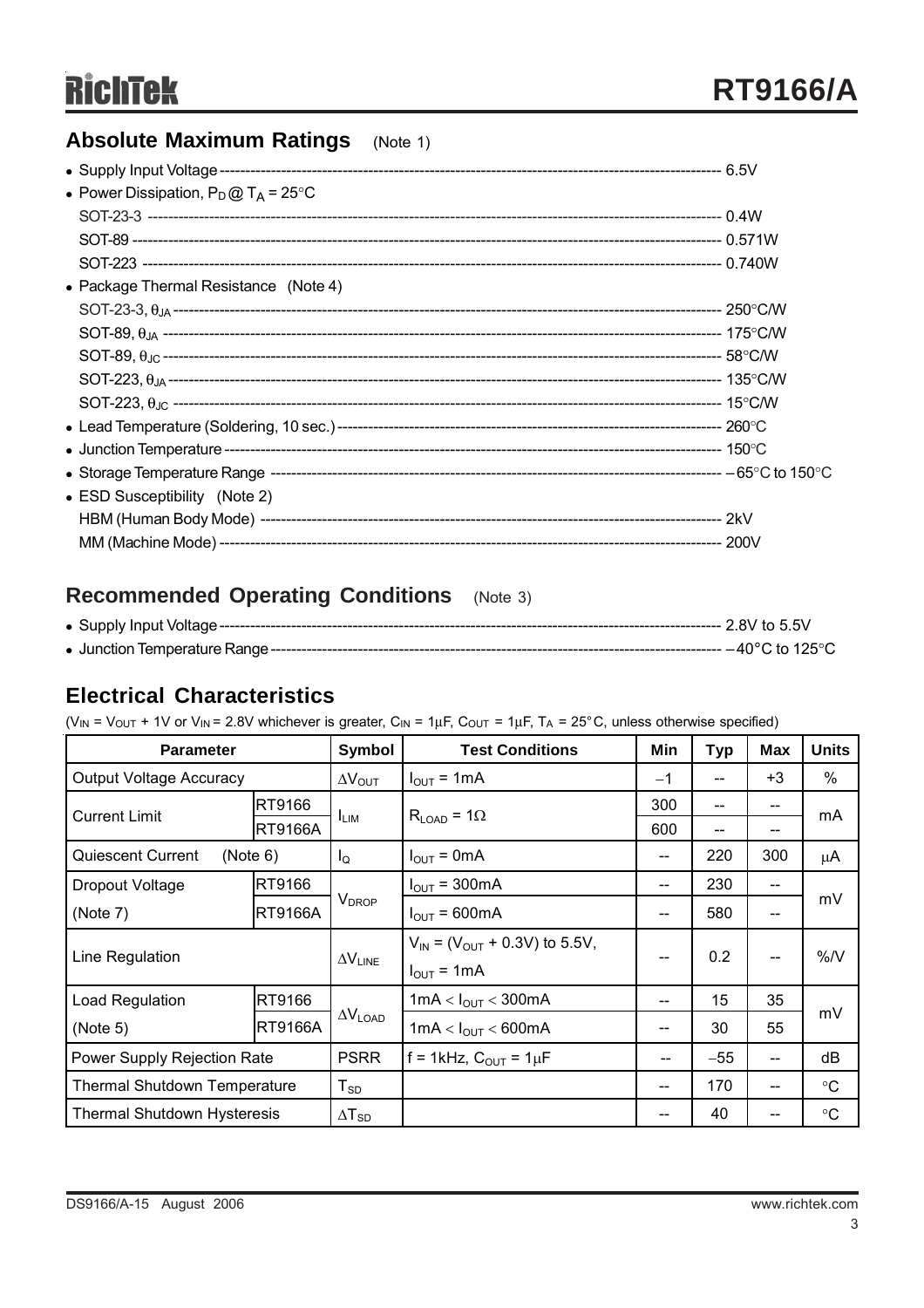## **RT9166/A**

- **Note 1.** Stresses listed as the above "Absolute Maximum Ratings" may cause permanent damage to the device. These are for stress ratings. Functional operation of the device at these or any other conditions beyond those indicated in the operational sections of the specifications is not implied. Exposure to absolute maximum rating conditions for extended periods may remain possibility to affect device reliability.
- **Note 2.** Devices are ESD sensitive. Handling precaution recommended.
- **Note 3.** The device is not guaranteed to function outside its operating conditions.
- **Note 4.**  $\theta_{JA}$  is measured in the natural convection at  $T_A = 25^\circ \text{C}$  on a single layer low effective thermal conductivity test board of JEDEC 51-3 thermal measurement standard.
- **Note 5.** Regulation is measured at constant junction temperature by using a 20ms current pulse. Devices are tested for load regulation in the load range from 1mA to 300mA and 600mA respectively.
- **Note 6.** Quiescent, or ground current, is the difference between input and output currents. It is defined by  $I_Q = I_{IN} I_{OUT}$  under no load condition ( $I_{OUT}$  = 0mA). The total current drawn from the supply is the sum of the load current plus the ground pin current.
- Note 7. The dropout voltage is defined as V<sub>IN</sub> V<sub>OUT</sub>, which is measured when V<sub>OUT</sub> is V<sub>OUT(NORMAL)</sub> 100mV.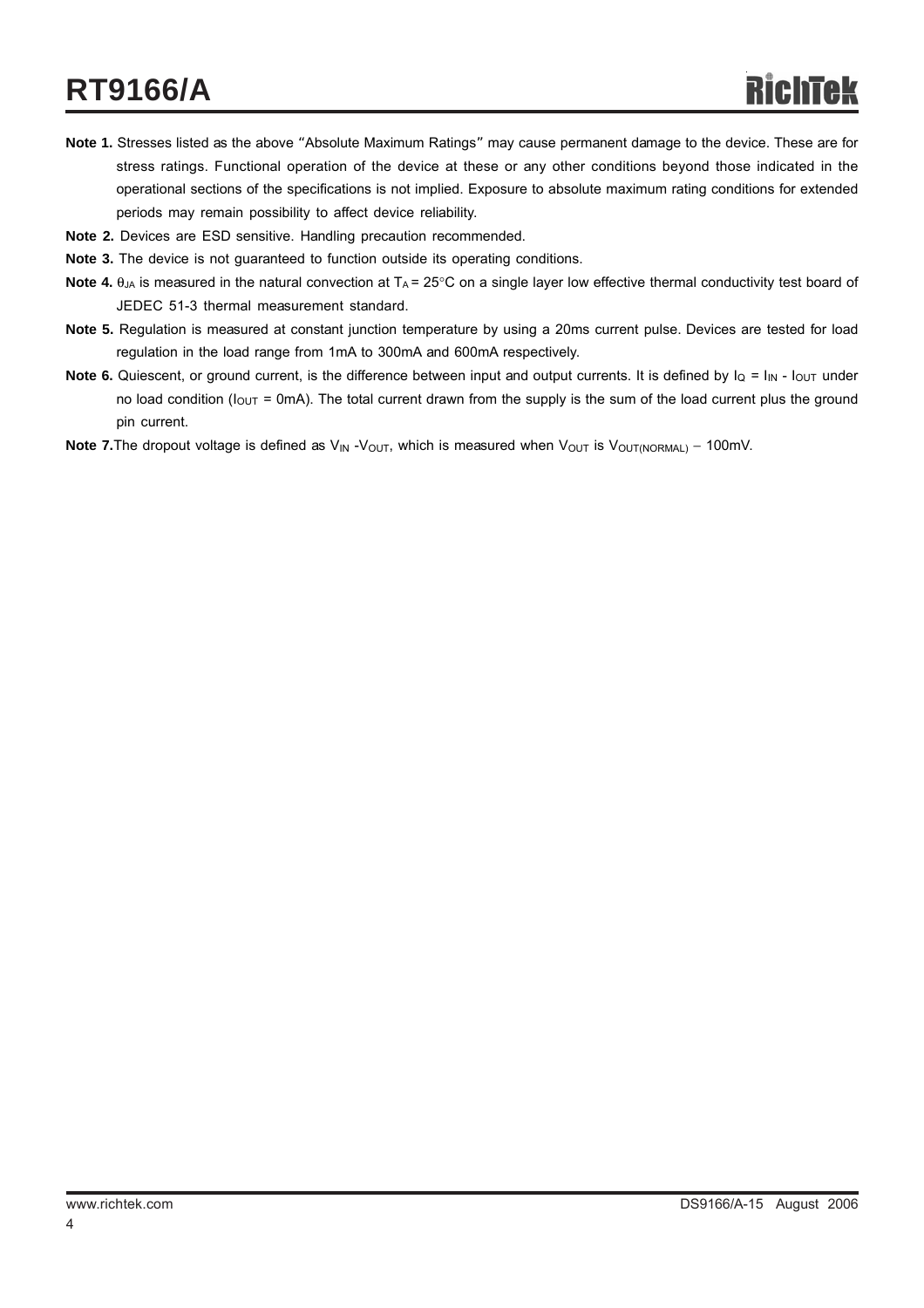## **Typical Operating Characteristics**













DS9166/A-15 August 2006 www.richtek.com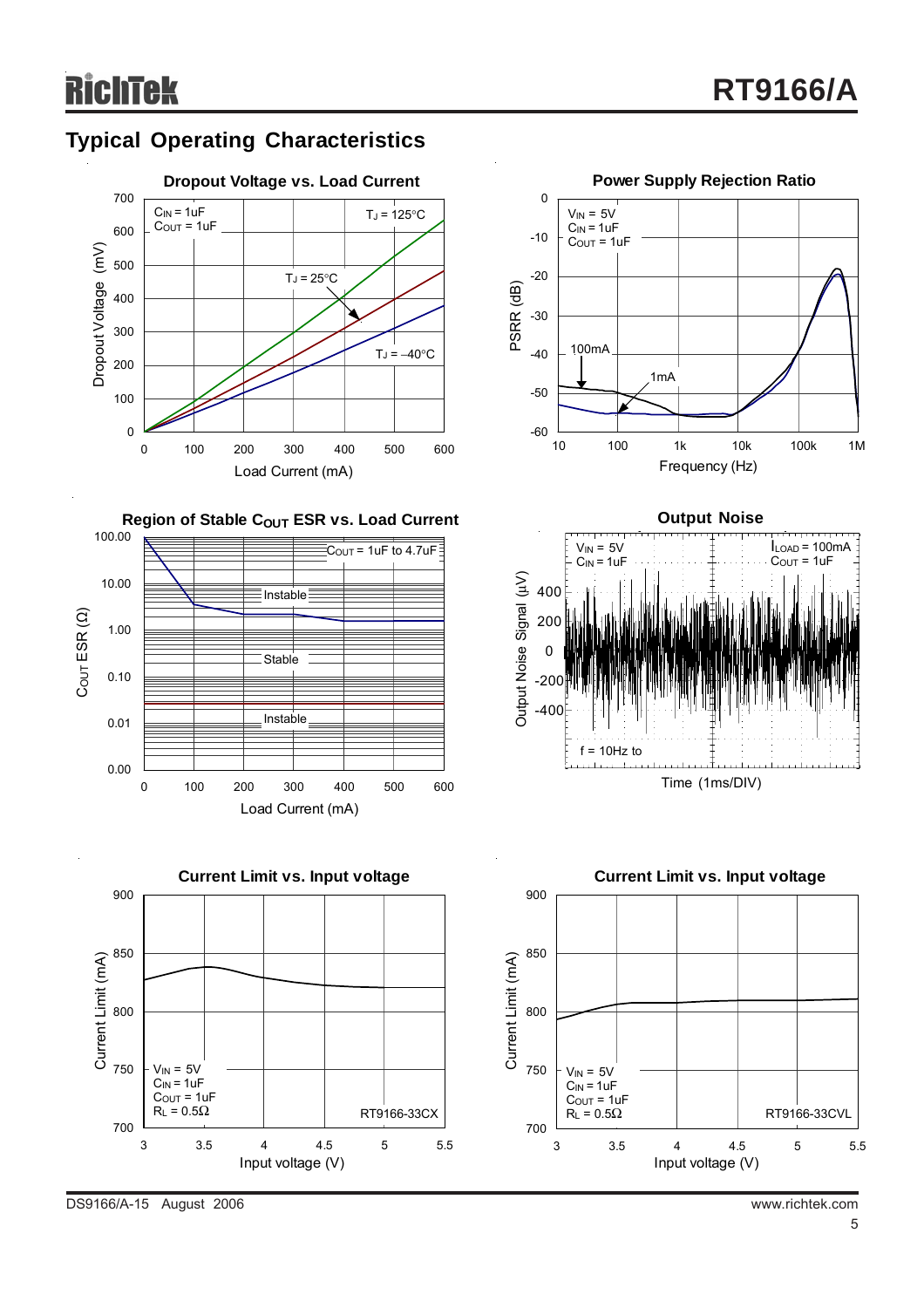

6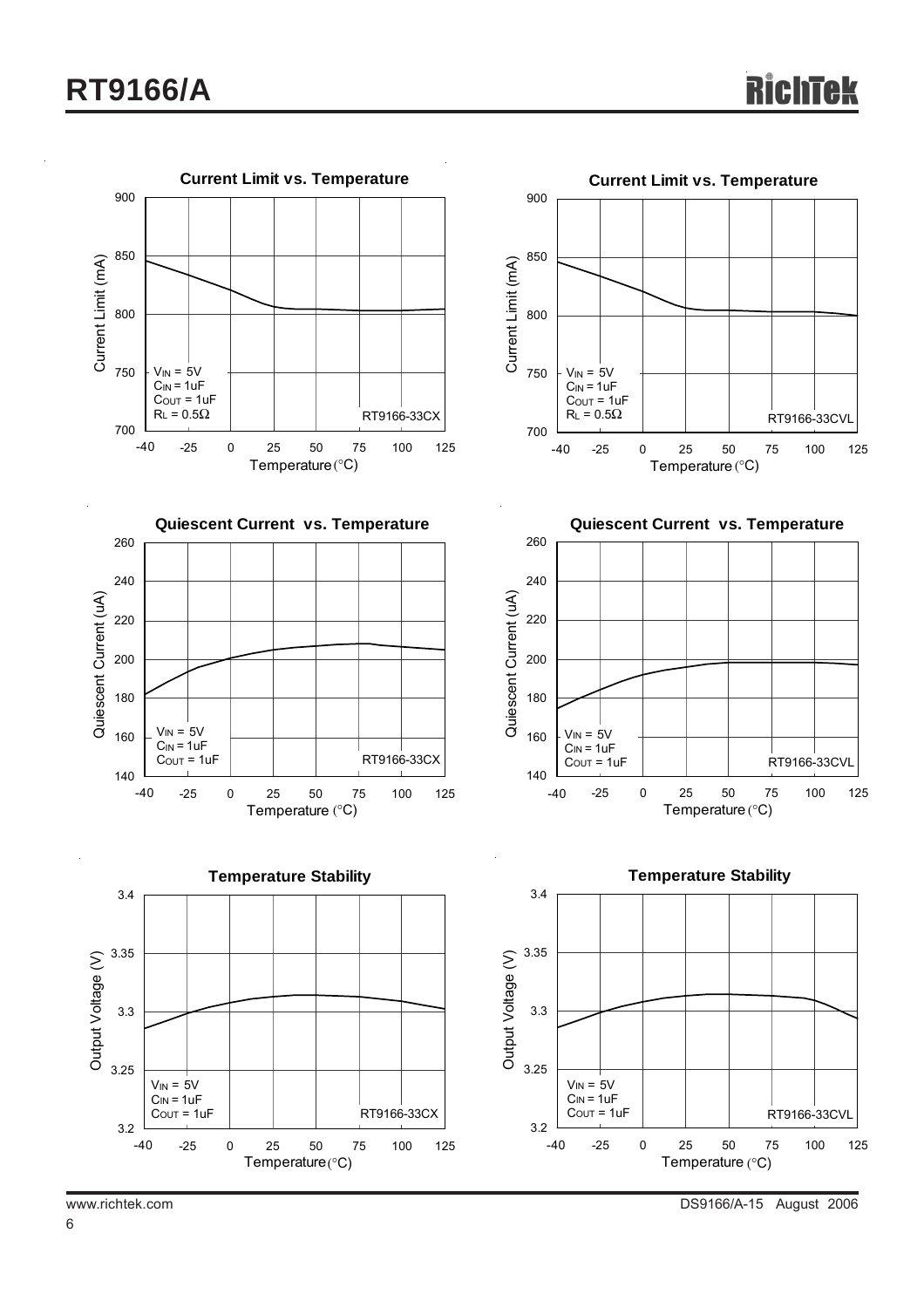## **RichTek**





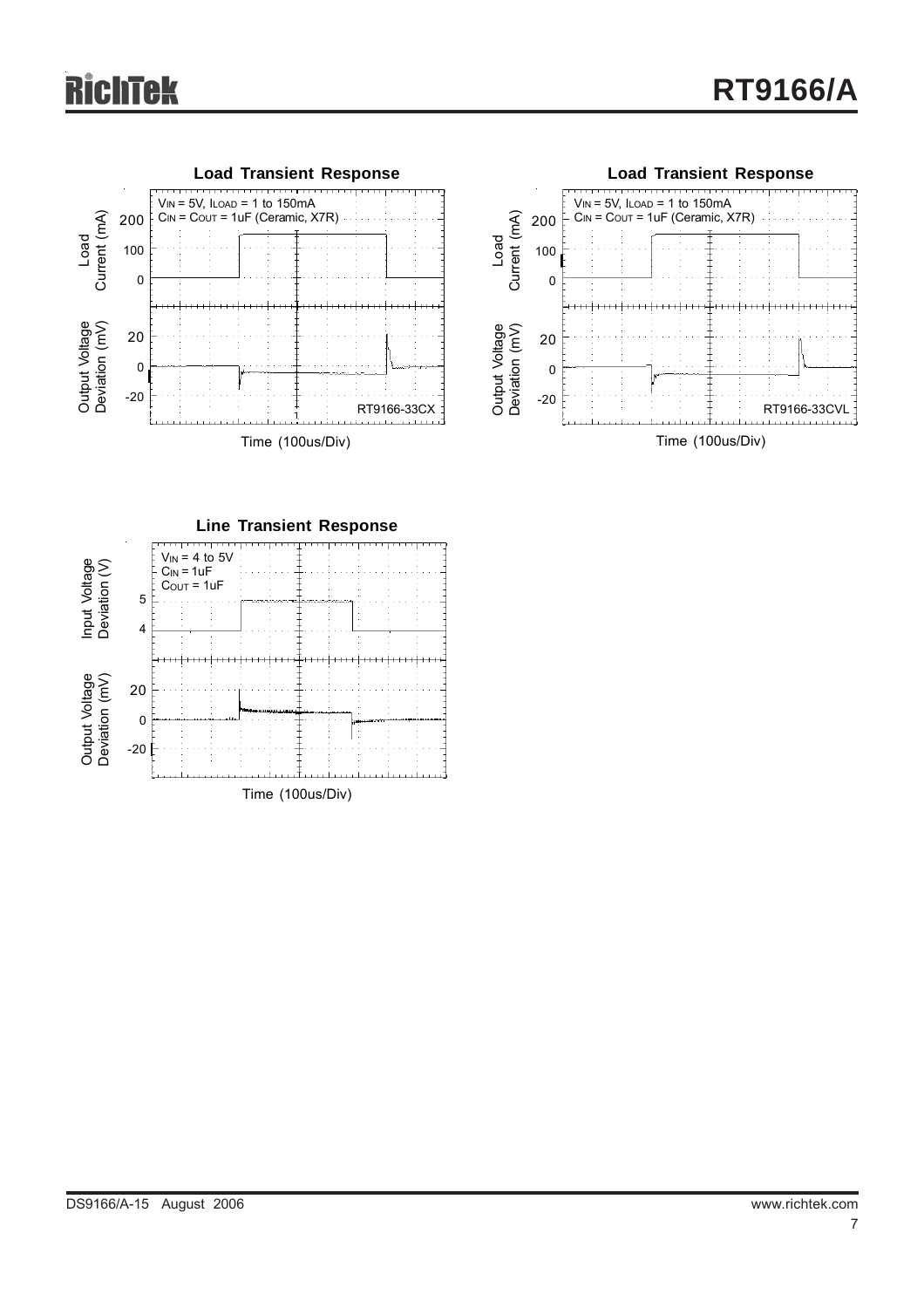## **Application Information**

Like any low-dropout regulator, the RT9166/A series requires input and output decoupling capacitors. These capacitors must be correctly selected for good performance (see Capacitor Characteristics Section). Please note that linear regulators with a low dropout voltage have high internal loop gains which require care in guarding against oscillation caused by insufficient decoupling capacitance.

#### **Input Capacitor**

An input capacitance of  $\approx 1 \mu$ F is required between the device input pin and ground directly (the amount of the capacitance may be increased without limit). The input capacitor *MUST* be located less than 1 cm from the device to assure input stability (see PCB Layout Section). A lower ESR capacitor allows the use of less capacitance, while higher ESR type (like aluminum electrolytic) require more capacitance.

Capacitor types (aluminum, ceramic and tantalum) can be mixed in parallel, but the total equivalent input capacitance/ ESR must be defined as above to stable operation.

There are no requirements for the ESR on the input capacitor, but tolerance and temperature coefficient must be considered when selecting the capacitor to ensure the capacitance will be  $\leq 1 \mu$ F over the entire operating temperature range.

#### **Output Capacitor**

The RT9166/A is designed specifically to work with very small ceramic output capacitors. The recommended minimum capacitance (temperature characteristics X7R or X5R) is 1μF to 4.7μF range with 10mΩ to 50mΩ range ceramic capacitor between LDO output and GND for transient stability, but it may be increased without limit. Higher capacitance values help to improve transient. The output capacitor's ESR is critical because it forms a zero to provide phase lead which is required for loop stability. (When using the Y5V dielectric, the minimum value of the input/output capacitance that can be used for stable over full operating temperature range is 3.3μF.)

#### **No Load Stability**

The device will remain stable and in regulation with no external load. This is specially important in CMOS RAM keep-alive applications.

#### **Input-Output (Dropout) Voltage**

A regulator's minimum input-to-output voltage differential (dropout voltage) determines the lowest usable supply voltage. In battery-powered systems, this determines the useful end-of-life battery voltage. Because the device uses a PMOS, its dropout voltage is a function of drain-to-source on-resistance,  $R_{DS(ON)}$ , multiplied by the load current:

 $V_{\text{DROPOUT}} = V_{\text{IN}} - V_{\text{OUT}} = R_{\text{DS(ON)}}$  x  $I_{\text{OUT}}$ 

#### **Current Limit**

The RT9166/A monitors and controls the PMOS' gate voltage, minimum limiting the output current to 300mA for RT9166 and 600mA for RT9166A. The output can be shorted to ground for an indefinite period of time without damaging the part.

#### **Short-Circuit Protection**

The device is short circuit protected and in the event of a peak over-current condition, the short-circuit control loop will rapidly drive the output PMOS pass element off. Once the power pass element shuts down, the control loop will rapidly cycle the output on and off until the average power dissipation causes the thermal shutdown circuit to respond to servo the on/off cycling to a lower frequency. Please refer to the section on thermal information for power dissipation calculations.

#### **Capacitor Characteristics**

It is important to note that capacitance tolerance and variation with temperature must be taken into consideration when selecting a capacitor so that the minimum required amount of capacitance is provided over the full operating temperature range. In general, a good tantalum capacitor will show very little capacitance variation with temperature, but a ceramic may not be as good (depending on dielectric type).

Aluminum electrolytics also typically have large temperature variation of capacitance value.

Equally important to consider is a capacitor's ESR change with temperature: this is not an issue with ceramics, as their ESR is extremely low. However, it is very important in Tantalum and aluminum electrolytic capacitors. Both show increasing ESR at colder temperatures, but the increase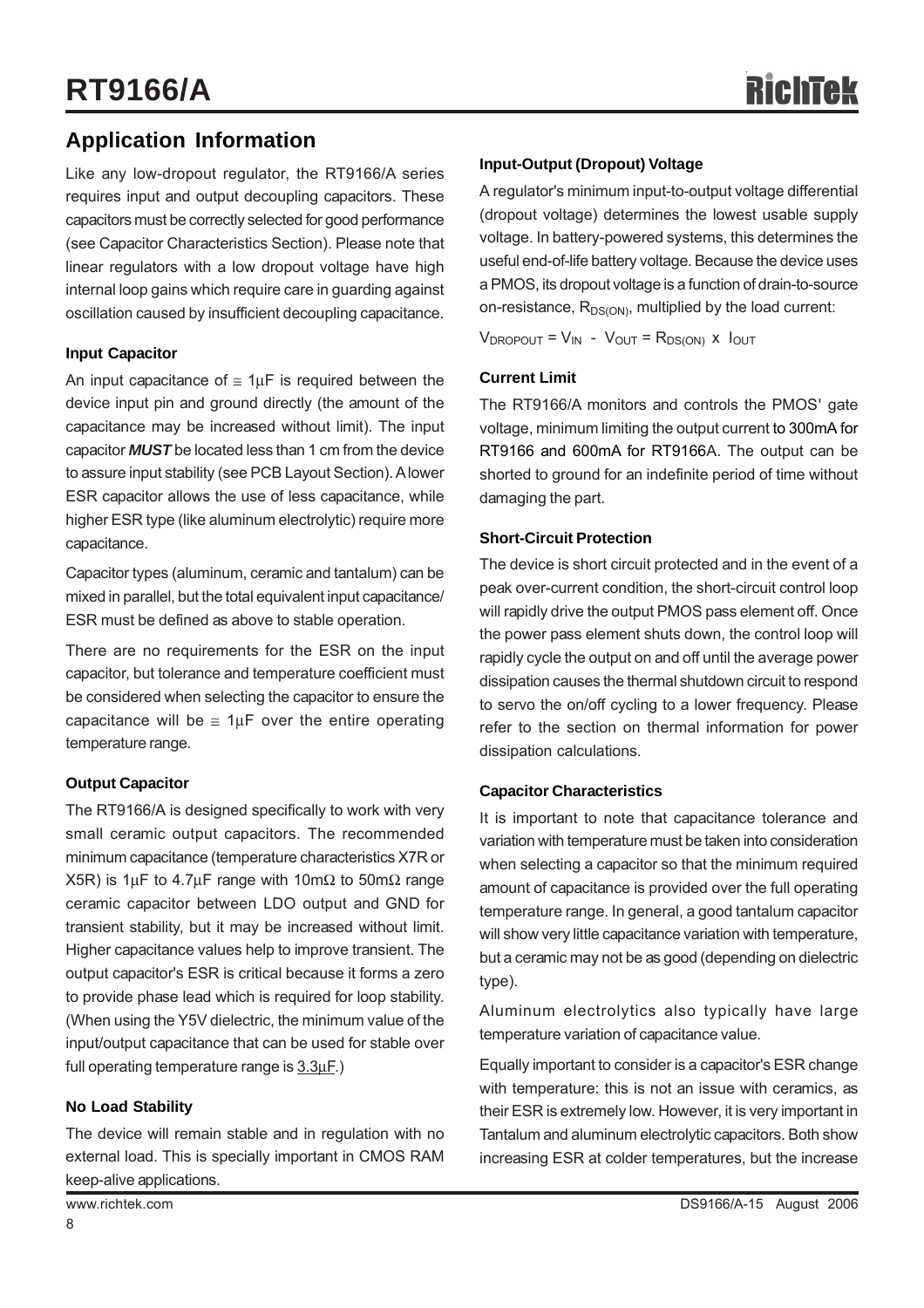# RichTek

in aluminum electrolytic capacitors is so severe they may not be feasible for some applications.

#### **Ceramic:**

For values of capacitance in the 10μF to 100μF range, ceramics are usually larger and more costly than tantalums but give superior AC performance for by-passing high frequency noise because of very low ESR (typically less than 10mΩ). However, some dielectric types do not have good capacitance characteristics as a function of voltage and temperature.

Z5U and Y5V dielectric ceramics have capacitance that drops severely with applied voltage. A typical Z5U or Y5V capacitor can lose 60% of its rated capacitance with half of the rated voltage applied to it. The Z5U and Y5V also exhibit a severe temperature effect, losing more than 50% of nominal capacitance at high and low limits of the temperature range.

X7R and X5R dielectric ceramic capacitors are strongly recommended if ceramics are used, as they typically maintain a capacitance range within ±20% of nominal over full operating ratings of temperature and voltage. Of course, they are typically larger and more costly than Z5U/Y5U types for a given voltage and capacitance.

#### **Tantalum:**

Solid tantalum capacitors are recommended for use on the output because their typical ESR is very close to the ideal value required for loop compensation. They also work well as input capacitors if selected to meet the ESR requirements previously listed.

Tantalums also have good temperature stability: a good quality tantalum will typically show a capacitance value that varies less than 10~15% across the full temperature range of 125°C to -40°C. ESR will vary only about 2X going from the high to low temperature limits.

The increasing ESR at lower temperatures can cause oscillations when marginal quality capacitors are used (if the ESR of the capacitor is near the upper limit of the stability range at room temperature).

#### **Aluminum:**

This capacitor type offers the most capacitance for the money. The disadvantages are that they are larger in physical size, not widely available in surface mount, and have poor AC performance (especially at higher frequencies) due to higher ESR and ESL.

Compared by size, the ESR of an aluminum electrolytic is higher than either Tantalum or ceramic, and it also varies greatly with temperature. A typical aluminum electrolytic can exhibit an ESR increase of as much as 50X when going from 25°C down to -40°C.

It should also be noted that many aluminum electrolytics only specify impedance at a frequency of 120Hz, which indicates they have poor high frequency performance. Only aluminum electrolytics that have an impedance specified at a higher frequency (between 20kHz and 100kHz) should be used for the device. Derating must be applied to the manufacturer's ESR specification, since it is typically only valid at room temperature.

Any applications using aluminum electrolytics should be thoroughly tested at the lowest ambient operating temperature where ESR is maximum.

#### **Thermal Considerations**

Thermal protection limits power dissipation in RT9166/A. When the operation junction temperature exceeds 170°C, the OTP circuit starts the thermal shutdown function and turns the pass element off. The pass element turn on again after the junction temperature cools by 40°C.

For continuous operation, do not exceed absolute maximum operation junction temperature. The power dissipation definition in device is :

$$
P_D = (V_{IN} - V_{OUT}) \times I_{OUT} + V_{IN} \times I_Q
$$

The maximum power dissipation depends on the thermal resistance of IC package, PCB layout, the rate of surroundings airflow and temperature difference between junction to ambient. The maximum power dissipation can be calculated by following formula :

 $P_{D (MAX)} = (T_{J (MAX)} - T_A) / \theta_{JA}$ 

Where  $T_{J(MAX)}$  is the maximum operation junction temperature 125 $\degree$ C, T<sub>A</sub> is the ambient temperature and the θJA is the junction to ambient thermal resistance.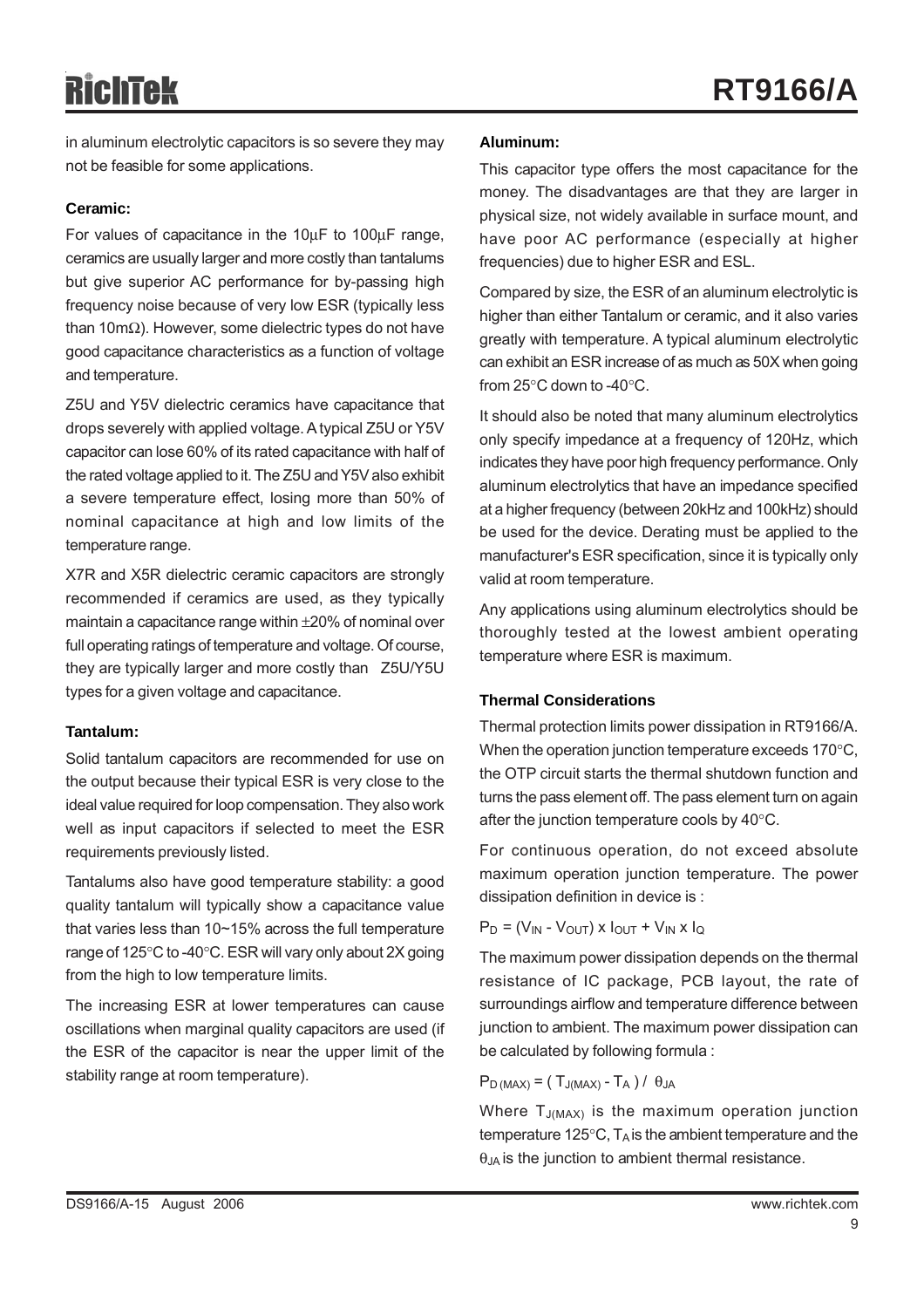## **RT9166/A**

For recommended operating conditions specification of RT9166/A, where  $T_{J(MAX)}$  is the maximum junction temperature of the die (125 $\degree$ C) and  $T_A$  is the operated ambient temperature. The junction to ambient thermal resistance  $θ_{JA}$  is layout dependent. For SOT-23-3 packages, the thermal resistance  $\theta_{JA}$  is 250°C/W on the standard JEDEC 51-3 single-layer thermal test board. The maximum power dissipation at  $T_A = 25^{\circ}$ C can be calculated by following formula :

P<sub>D (MAX)</sub> = ( 125°C − 25°C) / 250°C/W = 0.400 W for SOT-23-3 packages

P<sub>D (MAX)</sub> = ( 125°C − 25°C) / 175°C/W = 0.571 W for SOT-89 packages

P<sub>D (MAX)</sub> = ( 125°C − 25°C) / 135°C/W = 0.740 W for SOT-223 packages

The maximum power dissipation depends on operating ambient temperature for fixed  $T_{J(MAX)}$  and thermal resistance θJA. For RT9166/A packages, Figure 1 of derating curves allows the designer to see the effect of rising ambient temperature on the maximum power allowed.



Figure 1. Derating Curves for RT9166/A Packages

#### **Thermal ConsiderationsPCB Layout**

Good board layout practices must be used or instability can be induced because of ground loops and voltage drops. The input and output capacitors *MUST* be directly connected to the input, output, and ground pins of the device using traces which have no other currents flowing through them.

The best way to do this is to layout  $C_{IN}$  and  $C_{OUT}$  near the device with short traces to the  $V_{IN}$ ,  $V_{OUT}$ , and ground pins. The regulator ground pin should be connected to the external circuit ground so that the regulator and its capacitors have a "single point ground".

It should be noted that stability problems have been seen in applications where "vias" to an internal ground plane were used at the ground points of the device and the input and output capacitors. This was caused by varying ground potentials at these nodes resulting from current flowing through the ground plane. Using a single point ground technique for the regulator and it' s capacitors fixed the problem. Since high current flows through the traces going into  $V_{IN}$  and coming from  $V_{OUT}$ , Kelvin connect the capacitor leads to these pins so there is no voltage drop in series with the input and output capacitors.

Optimum performance can only be achieved when the device is mounted on a PC board according to the diagram below :



Figure 2. SOT-23-3 Board Layout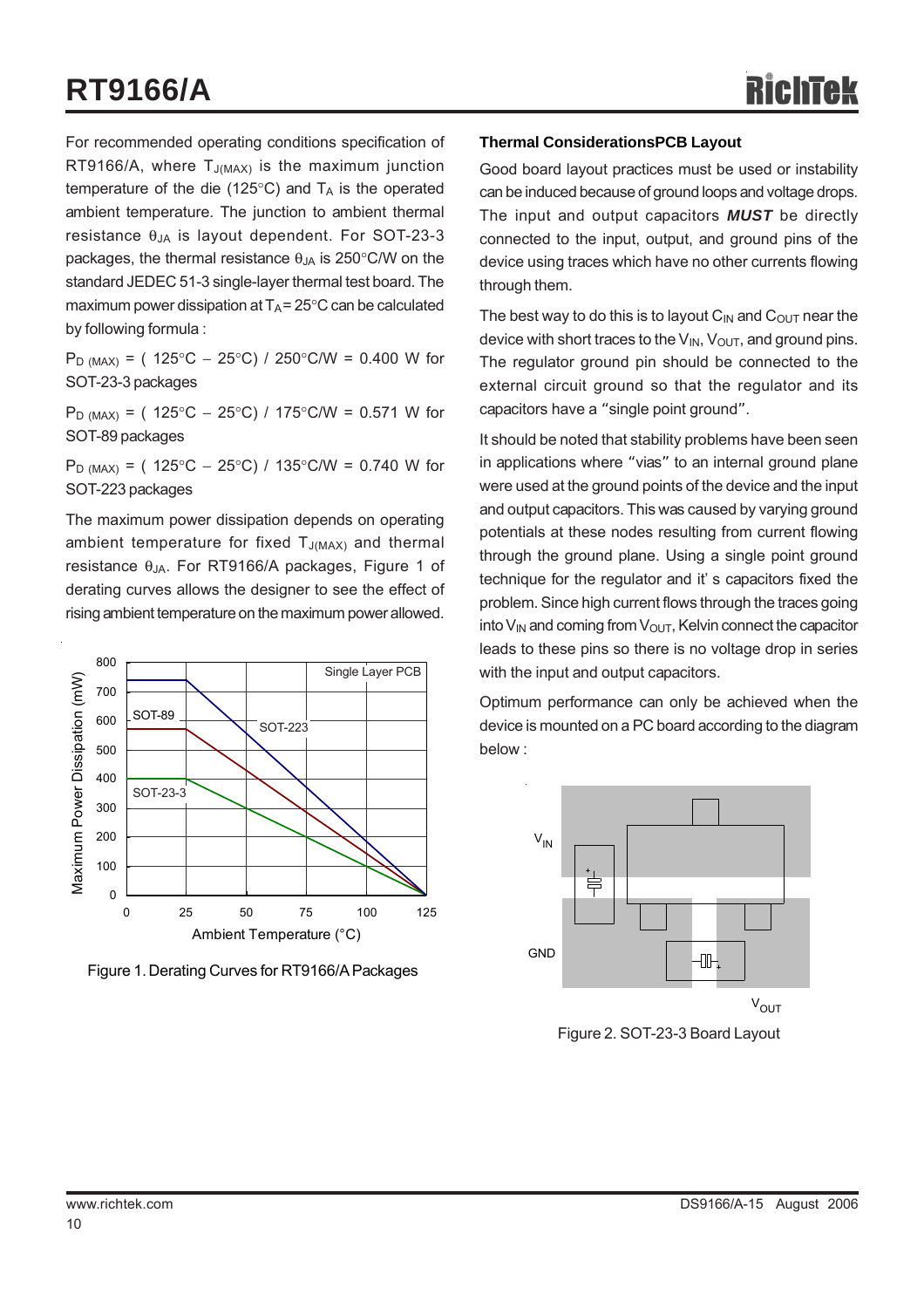## **Outline Dimension**



| <b>Symbol</b>  |       | <b>Dimensions In Millimeters</b> | <b>Dimensions In Inches</b> |            |
|----------------|-------|----------------------------------|-----------------------------|------------|
|                | Min   | <b>Max</b>                       | Min                         | <b>Max</b> |
| A              | 0.889 | 1.295                            | 0.035                       | 0.051      |
| A <sub>1</sub> | 0.000 | 0.152                            | 0.000                       | 0.006      |
| B              | 1.397 | 1.803                            | 0.055                       | 0.071      |
| b              | 0.356 | 0.508                            | 0.014                       | 0.020      |
| C              | 2.591 | 2.997                            | 0.102                       | 0.118      |
| D              | 2.692 | 3.099                            | 0.106                       | 0.122      |
| е              | 1.803 | 2.007                            | 0.071                       | 0.079      |
| H              | 0.080 | 0.254                            | 0.003                       | 0.010      |
|                | 0.300 | 0.610                            | 0.012                       | 0.024      |

**SOT-23-3 Surface Mount Package**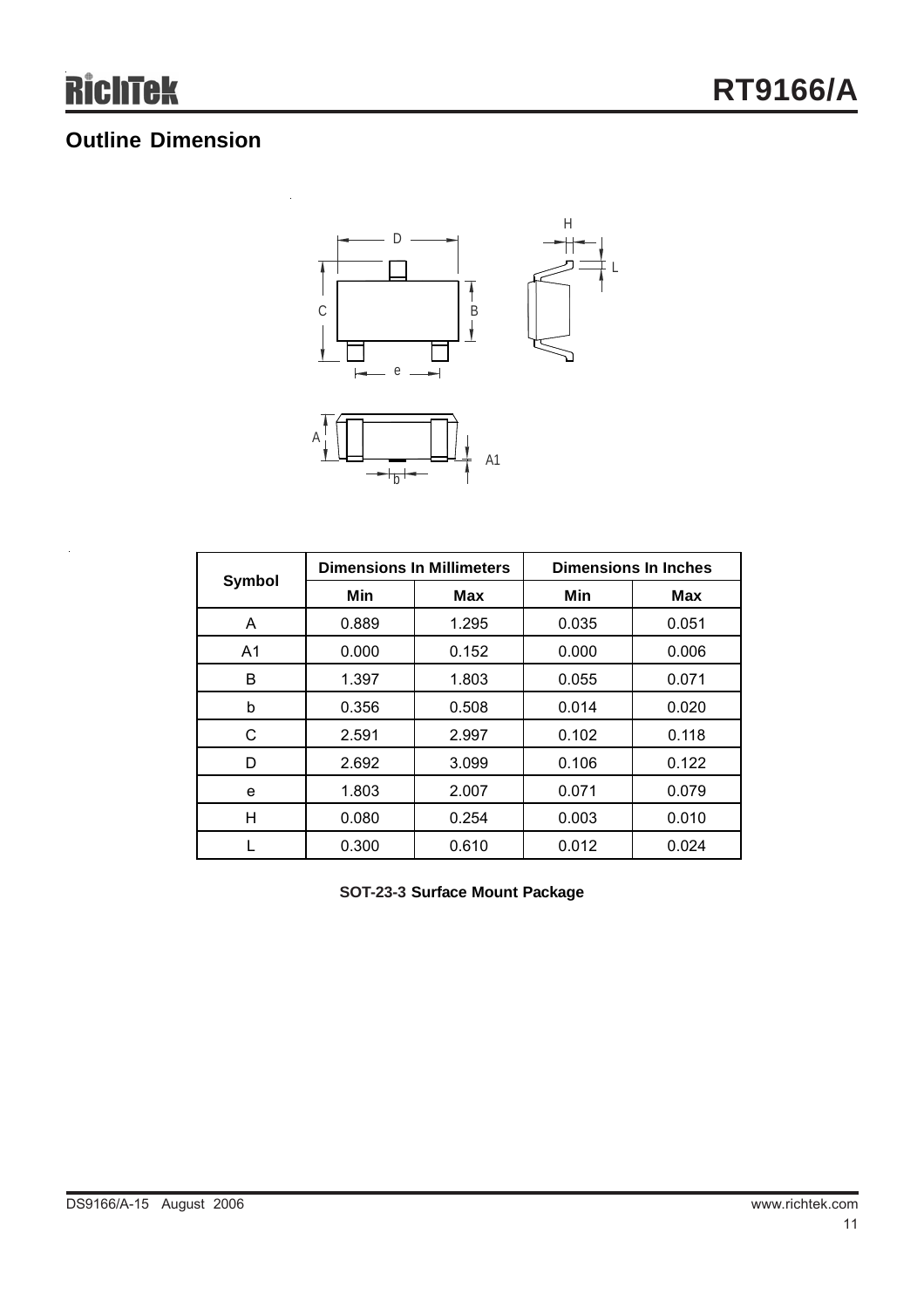

| Symbol         |       | <b>Dimensions In Millimeters</b> | <b>Dimensions In Inches</b> |       |  |
|----------------|-------|----------------------------------|-----------------------------|-------|--|
|                | Min   | Max                              | Min                         | Max   |  |
| A              | 1.397 | 1.600                            | 0.055                       | 0.063 |  |
| b              | 0.356 | 0.483                            | 0.014                       | 0.019 |  |
| B              | 2.388 | 2.591                            | 0.094                       | 0.102 |  |
| b1             | 0.406 | 0.533                            | 0.016                       | 0.021 |  |
| C              | 3.937 | 4.242                            | 0.155                       | 0.167 |  |
| C <sub>1</sub> | 0.787 | 1.194                            | 0.031                       | 0.047 |  |
| D              | 4.394 | 4.597                            | 0.173                       | 0.181 |  |
| D <sub>1</sub> | 1.397 | 1.753                            | 0.055                       | 0.069 |  |
| e              | 1.448 | 1.549                            | 0.057                       | 0.061 |  |
| н              | 0.356 | 0.432                            | 0.014                       | 0.017 |  |

**3-Lead SOT-89 Surface Mount Package**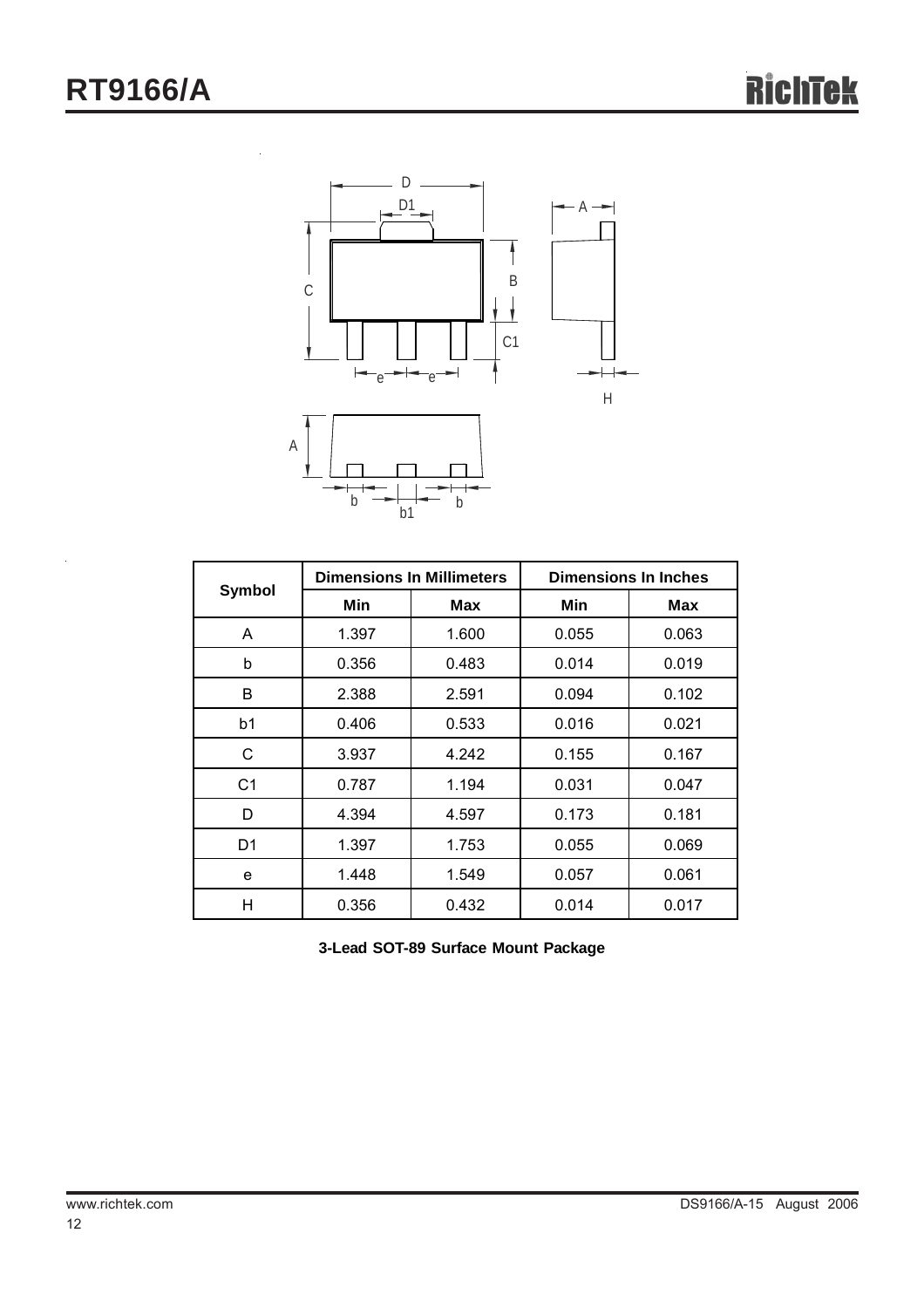

| Symbol |       | <b>Dimensions In Millimeters</b> | <b>Dimensions In Inches</b> |            |  |
|--------|-------|----------------------------------|-----------------------------|------------|--|
|        | Min   | Max                              | Min                         | <b>Max</b> |  |
| A      | 1.450 | 1.803                            | 0.057                       | 0.071      |  |
| A1     | 0.020 | 0.100                            | 0.0008                      | 0.0047     |  |
| b      | 0.610 | 0.787                            | 0.024                       | 0.031      |  |
| B      | 3.302 | 3.708                            | 0.130                       | 0.146      |  |
| С      | 6.706 | 7.290                            | 0.264                       | 0.287      |  |
| D      | 6.299 | 6.706                            | 0.248                       | 0.264      |  |
| D1     | 2.896 | 3.150                            | 0.114                       | 0.124      |  |
| e      | 2.261 | 2.362                            | 0.089                       | 0.093      |  |
| Н      | 0.229 | 0.330                            | 0.009                       | 0.013      |  |
| L      | 1.550 | 1.950                            | 0.061                       | 0.077      |  |
| L1     | 0.800 | 1.100                            | 0.009                       | 0.013      |  |

**3-Lead SOT-223 Surface Mount Package**